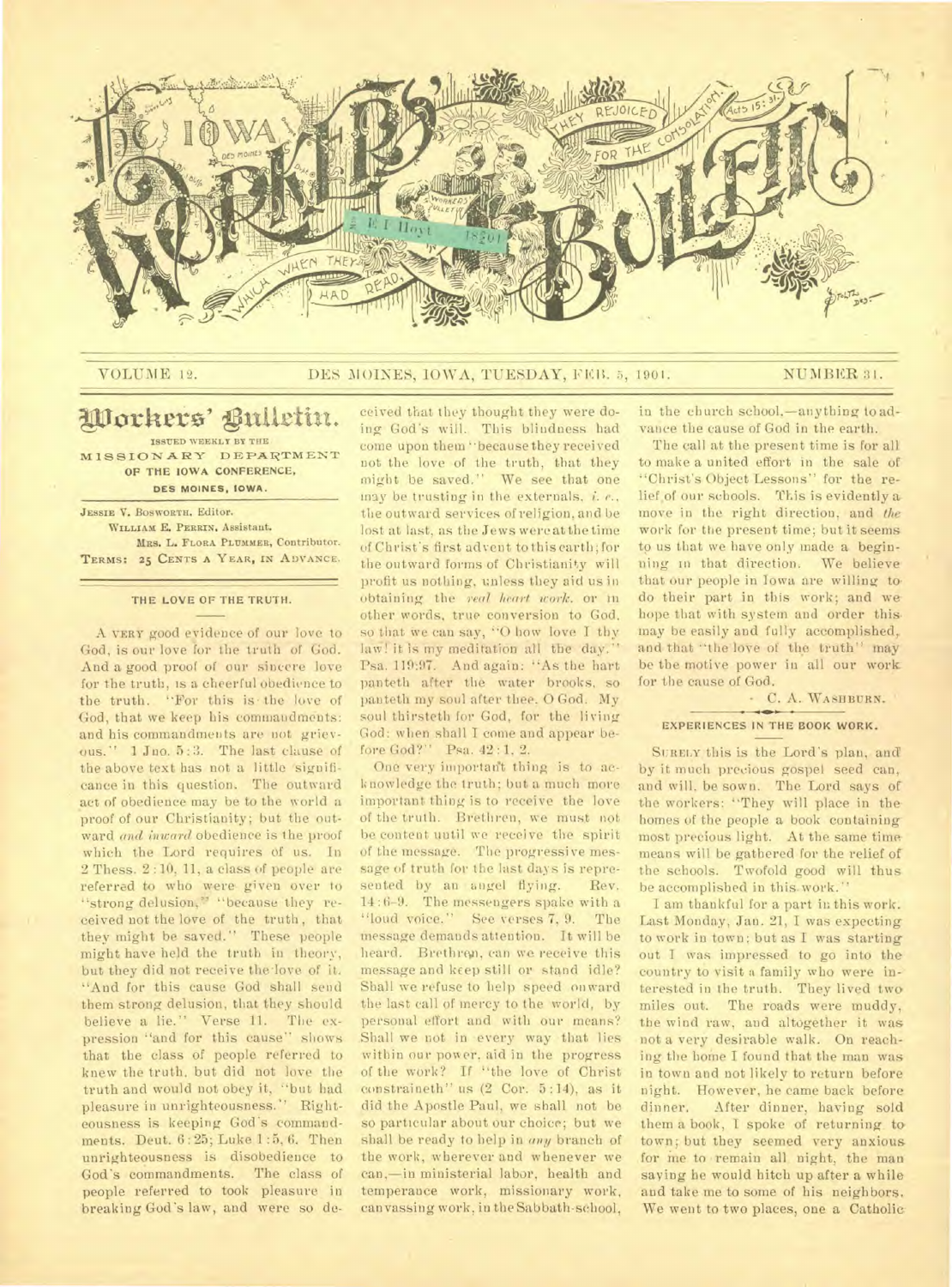family, and each family took a book. The next forenoon I sold two more on the way back to town,—in all five books as the result of my trip.

Another incident: I was asked to go to church with a family with whom I was stopping over night. After meeting was over a minister said, "I am curious to know your business." I was glad to tell him, and made an appointment with him for 8:30 o'clock the next morning, when I had the privilege of showing him and his wife the book. "Well," said his wife, "I must have that book for Harold." He hesitated for a moment, then got the money. "You are going to get it for him, are you?" she said. "I am getting this book for myself," was his reply. In four days I sold nine books and took orders for four more. The week before I worked two days without selling a book, and the third day sold six. "In the morning sow thy seed, and in the evening withhold not thine hand: for thou knowest not whether shall prosper, either this or that, or whether they both shall be alike good."

E. H. **ADAMS.** 

# **PARKERSBURG.**

**IT** has been some time since you have heard from me, but I am glad to say the Lord has blessed me during the silence. I came to 'this place about Sept. 20, to assist Eld. L. F. Trubey in revival work after the camp-meeting. For a time we held meetings in the Congregational church; but just when we were the most anxious to be undisturbed, they seemed to want the church about one-half the time. After bearing this for a while, it was decided to build a new church where we would have control. The result is that we now have a nice new place of worship. The time for dedicating this new church has been fixed for Feb. 9, 10, 1901. We expect some other laborers to be present, and we hope for much of the Spirit of God. The brethren are of good courage, and we hope that the sacrifices made in building will prove to be a blessing; and that with the dedicatory services and the revival to follow, a new era of usefulness will dawn upon the Parkersburg church. There is much to be done here, and all, we trust, are seeking to have a special fitting up for future work. May the Lord look in mercy on us all and fit us for better service. Pray for the work here.

### W<sub>M</sub>. GUTHRIE.

**SIOUX CITY.** 

THE Lord is blessing us very much in the work in this city. Many copies of "Christ's Object Lessons" have been sold, and we hope to sell more. We are very thankful for the box of clothing sent by the Exira church. May the Lord bless those who remember the poor. They shall be rewarded. Matt. 25:34-40. Are there not others who would esteem it a privilege thus to minister to the wants of the poor of this city? If so, address the writer. Please prepay freight.

**HENRY RORHOLM.** 

### *1113 Court St.*

# **DISTRICT NO. ONE.**

**THOSE** who have read faithfully the stirring testimonies that have come to us the past few months, certainly feel that God is calling for men and women of opportunity to do his work just now. Some have said that they could do nothing, but later have started out by faith, and God has wonderfully blessed their efforts; and those who have thus done something feel enthusiastic and desire to do more. One sister hesitated in taking up the work, but now says she would like to canvass all the spring and summer. She has had good success. I find that those who have sold their six books desire to sell more. The work is moving slowly but steadily in this district. Let us make a heoric effort during February to get rid of ail the books before spring work is begun.

A sister sold a gentleman "His Glorious Appearing," and he became so interested that when I canvassed him for "Christ's Object Lessons," he took it saying, "Adventists have the best books in the world." Papers, pamphlets, and tracts, may be sold or given away in the work for "Christ'S Object Lessons," and thus the societies will get rid of old supplies. May we do all we can, and then see the glory of God.  $\bullet$  L. F. STARR. glory of God.

### **SOUTH-WESTERN IOWA.**

**ON** Jan. 21 the church in Atlantic had the privilege of a visit from Brn. L. F. Starr and C. A. Hansen, and their earnest words were a source of encouragement to all. Bro. Starr and I then visited the churches at Massena and Eureka. Some good work has been done in selling "Christ's Object Lessons," especially so at Eureka. The friends are determined to do what they can for this book. While there we also called on some of our isolated members. Bro. Starr then went to Creston and Afton, and I came on to Sharpsburg, where I held three meetings. This church has been much discouraged; but we trust that brighter days are before it. Some of the members • bad severed themselves from God, and it was thought necessary to take action in regard to them. May the Lord help each one to "take heed lest he fall." The church in Ladoga has done well in selling "Christ's Object Lessons," although sickness has hindered some. I also held one meeting at Bedford and one at Hawleyville. Some books have been sold at the latter place, and we expect this church will sell all they ordered. I now go to Clarinda and Riverton. I realize the truth of the words that "great blessings will come to those who take hold of this matter just **now.''** May God help us all to awake to greater activity and earnestness than ever before. E. G. **OLSEN.** 

# **CASTANA.**

I CAME here Dee. 7, to take charge of a family school in the home of Sister Fannie Neff. There are six children, from five to fourteen years of age, who learn quickly and remember well. Quite a number of others wanted to attend, but we were crowded already for time and room. We have singing, sewing, organ instruction, shorthand, drawing, etc., besides the regular school and Bible studies. It keeps us all busy. There are ten in the family. We study the Sabbath-school lessons in the morning, and the children ask and answer questions freely. We have worship in the schoolroom at 9 o'clock, followed by the regular school work, with dinner at 1 o'clock, and an afternoon session from 2 to 4 o'clock.

This is my first experience in teaching a family school. I hope to improve as fast as possible, and shall be glad of suggestions from others who have had experience in this line of work. I am superintendent of the Sabbath-school of twenty members, and teacher of the junior class. We have meeting every Sabbath after Sabbath-school, which opens at **11 A.** M. We held meetings every day during the week of prayer at 3 p. m., closing the school at 1 o'clock that week.

Eld. J. S: Hart favored us with a short visit last week, and held one meeting. Most of the resident members and several others from outside w ere present, although the weather was disagreeable and the night dark.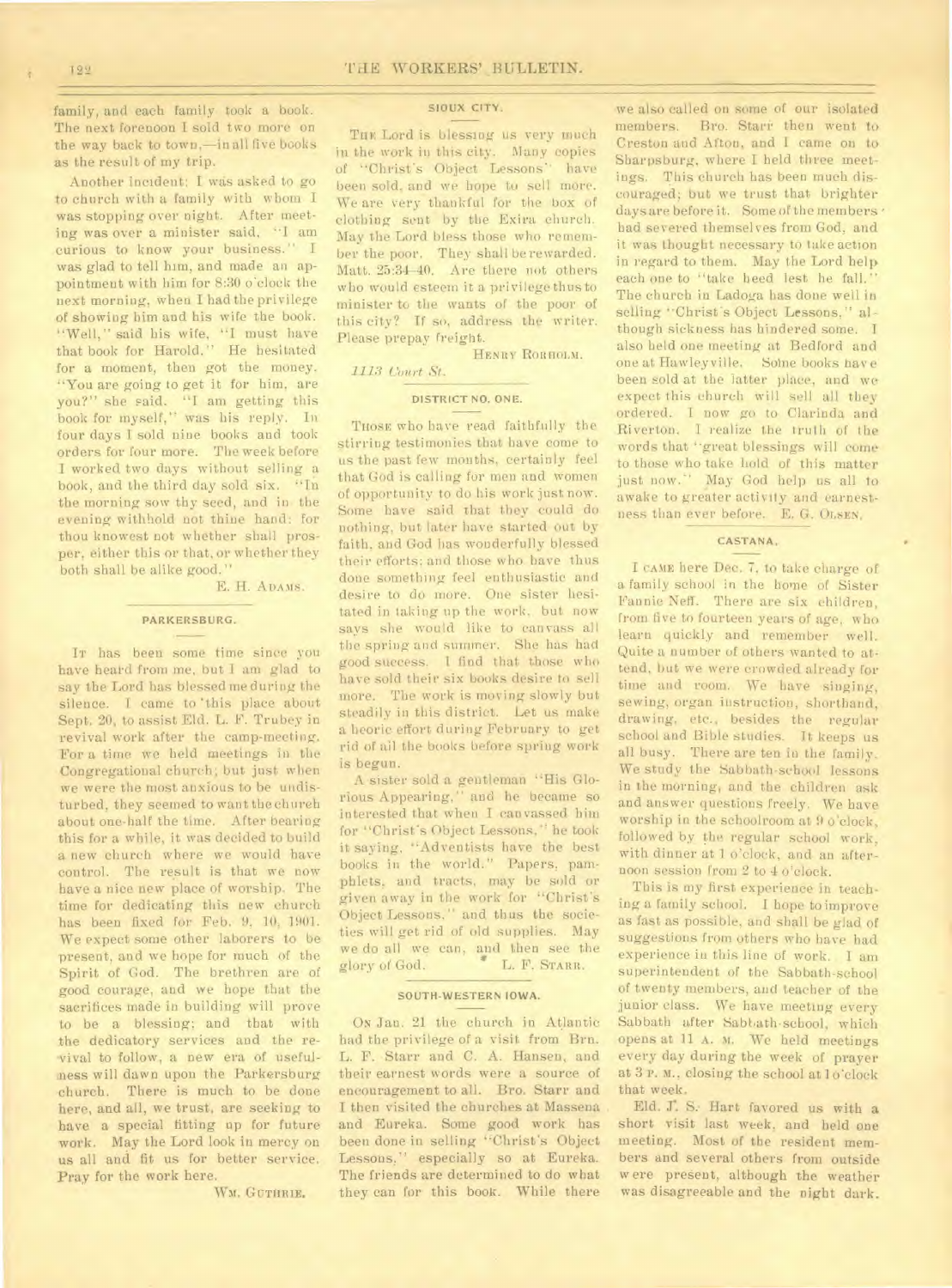Quite a number of books have been sold. We held our quarterly meeting Jan. 5. Most of the members reported in person or by letter. Quite a number paid tithes. Those who fail in this requirement soon lose their love for the truth, just as certainly as one who fails to pay his rent becomes discouraged with farming. Let us bring *all*  the tithes into the storehouse in faith that the Lord will pour out a blessing upon us. I enjoy the work here because I believe the Lord sent me here, and is blessing me in my efforts. Pray for the work in Castana and for me.

EMMA L. BEACH.

# **ALBATON.**

THE BULLETIN is like a dear letter to me, and I enjoy reading it so much; but I feel that I must not be selfish, and so will attempt to answer occasionally. The little Albaton company are not the least bit discouraged. And why should we be when the Lord is with us? Of course we have our trials, and Satan tempts us greatly; but how good it is to know that we can carry all our troubles to the Saviour, who is always ready to hear. The week of ways ready to hear. prayer brought a great blessing to us, although on account of bad weather we could not meet together. We have a barrel of clothing nearly ready to send to Chicago. How pressing are the calls for workers *now.* May God bless the canvassing work. We can not all leave our homes; but we may encourage those who can, not only by our prayers but by our means. Surely, the end of all things is at hand. May we all be faithful till Jesus comes.

MRS. MAE DROWN.

# OBITUARY.

MILLER.-Died at Brighton, Iowa, Jan. 12. 1901, Mrs. Anderson Miller, aged 68 years. 9 months, and It days.

Alva Cinda Stout was born in Illinois, but with her parents removed to Iowa in 1840. On Aug. 4, 1857, she was united in marriage to S. A. Miller. In 1867 she accepted present truth under the labor of Eld. M. E. Cornell, and united with the Brighton church. Thus for thirty-three years she has been a faithful follower of the Master; and with the love of God in her heart, she was enabled to bear up cheerfully under the fatal attack of cancer. She leaves her aged companion, three brothers, and two adopted daughters,<br>one of whom is in present truth The one of whom is in present truth. funeral was held from the home of her<br>daughter, Mrs. Isaiah Frazier. Servdaughter, Mrs. Isaiah Frazier. ices were conducted by the writer. Heb. 9 :27, 28 and Rev. 20:14 were used as a basis of remarks.

STEMPLE WHITE.

# **TJfE BOOK WORK.**

### PERSEVERANCE CONQUERS.

GENIUS, that power which dazzles mortal eyes, Is oft:but perseverance in disguise. Continuous effort, of itself, implies, In spite of countless falls, the power to rise, 'Twixt failure and success the point's so fine, Men sometimes know not when they touch the line.

\* There is no failure save in giving up, No real fall as long as one still tries. For seeming setbacks made the strong man wise.

There's no defeat, in truth, save from within; Unless your beaten there, you're bound to win. —Selected.

### **THE CANVASSERS AT UNION COLLEGE.**

FROM a personal letter written from College View, Nebraska, by Sister Susan Haskell, we quote as follow s:—

"We have been very busy since coming here, and can hardly realize that nearly a month has gone by. I feared before coming that where there were so many all together we would not realize the spiritual blessings in so large a measure as in the past at our school in Des Moines; but I find that it makes no difference where we are if the Lord is with us. I can only praise him for this privilege of preparing to better represent Christ to the world. The Lord is touching the hearts of many of the young people. What a power they would be in the cause of God if all were truly converted. Bro. 0. E. Cummings has charge of the canvassers' class. Nearly all are studying "Daniel and the Revelation." We also study "Desire of Ages," "Heralds of the Morning," and "Gospel Workers." I have received many valuable lessons from the instruction given. The canvassers meet together Sabbath evenings for prayer and testimony meetings. The Lord comes very near, as is manifest by the earnest testimonies. sofull of consecration and a determination to do right. If each one will only keep a strong hold on the arm of the Lord, a grand work will surely be done this summer.'

CANVASSERS need self- culture and polished manners, not the affected and artificial manners of the world, but the agreeable manners that are the natural result of kindness of heart and a desire to copy the example of Christ. They should cultivate thoughtful, care-taking habits,—habits of industry and discretion,—and should seek to honor God by making of themselves all that it is possible for them to become.— *Gospel Workers.* 

# THE SABBATH-SCHOOL.

**CONDUCTED BY MRS. JESSIE L. ADAMS.** 

### **ALL MY CLASS.**

ALL my class! not one forgotten, When before the throne I kneel; I would share the loving burden That my Saviour's heart doth feel.

All my class! If one be missing In the glorious gathering day, Ilow shall I account to Jesus? What shall I with weeping say?

Daily would I walk before them Sinless in God's holy sight, Pleading till his Spirit draw them, Every one to life and light.

—F. E. Belden.

### **EARNESTNESS IN** SABBATH-SCHOOL WORK.

How often, as we view the scenes of the judgment, we are reminded of our unfaithfulness in the work of the Lord. This is just as true of Sabbath-school work as any other branch of the great cause. The Scripture saith, "Cursed be he that doeth the work of the Lord deceitfully." (Margin, negligently.) How many at the final reckoning day will look back at neglected opportunities and in them see the cause of their destruction. But it will be too late to repent in that day. When the Lord by his Spirit says, "Parents, set apart a little time each day for the study of the Sabbath-school lesson with your children," every Sabbath-keeping family in our ranks should do this, and would not there be a wonderful revival among us then? Think of the possibilities in such a -work. How the active minds of the children would catch the beautiful truths of the lessons thus studied. How they would catch the inspiration from heaven in such a study. How ready they would be to do missionary work for the Master, who was himself the greatest missionary. And, would there then be so many unconverted children among us?

Dear brethren and sisters, shall we not begin to live out these truths in our everyday lives, and "set apart a little time each day" for this study, that our families may be what the Lord planned they should? When we thus try to do the will of the Lord, it will be a joy to meet him in that great day.

# E. G. OLSEN.

A LITTLE child on first seeing some young chickens drink, said, "Aunty, do look at the dear little chickens, how they do. They just stoop down to get a drink, and then look up to heaven and thank God for it."